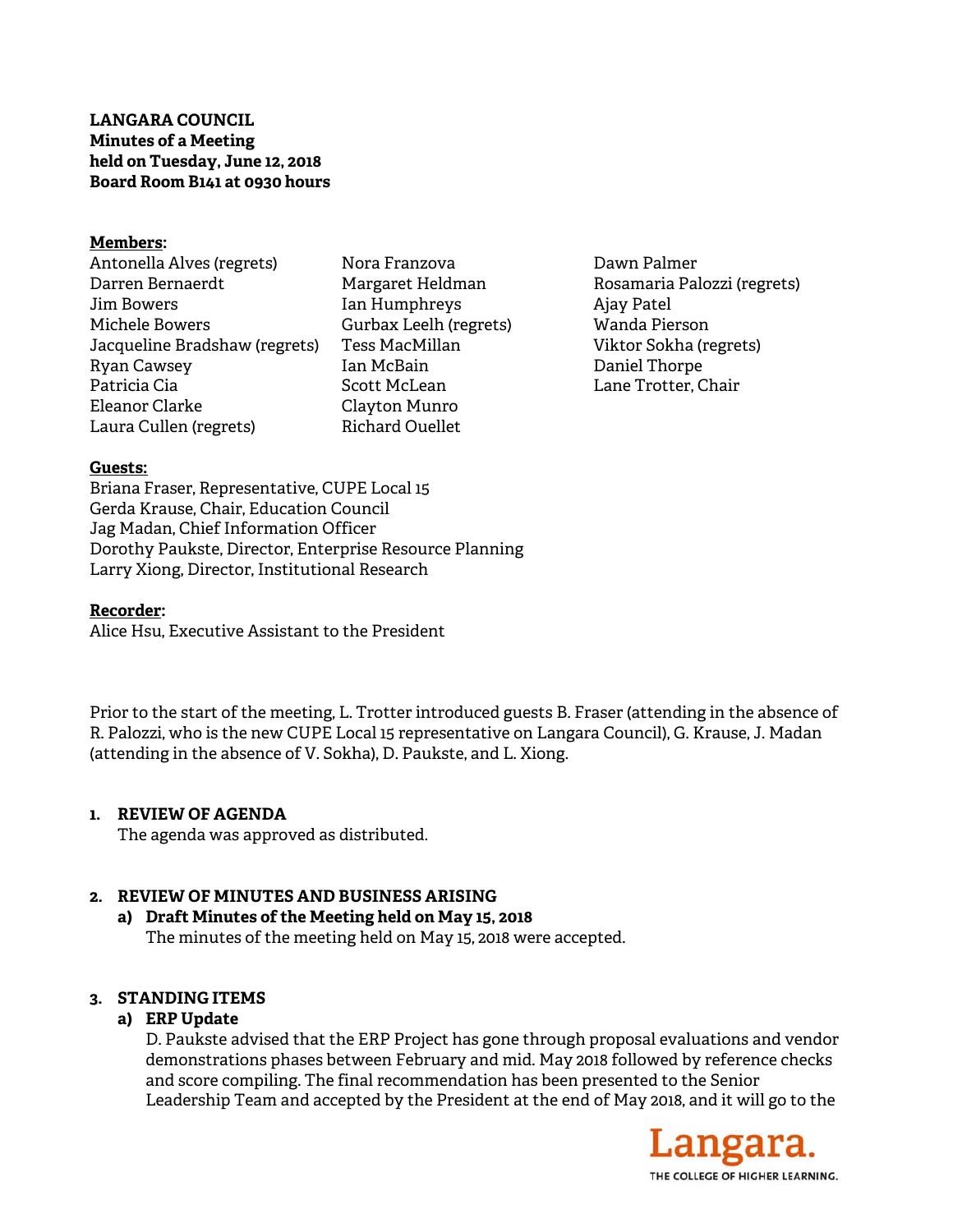Board Audit and Finance Committee and then the full College Board in June 2018 for approval.

In response to a question, D. Paukste advised that the NRFP released in December can be found on the BC Bid website and she has a PDF she can share with those who are interested.

L. Trotter advised that the ERP team spent two weeks with each shortlisted vendor to go through a very thorough vendor demonstration that the vendor normally spends only three days in their past experience. He thanked all the employees involved and helped achieve this milestone of the ERP project.

# **b) IT Update – Presentation: IT 2017/18 Year in Review and 2018/19 Forecast**

J. Madan gave a presentation to provide a briefing on the IT projects that have been completed in fiscal year 2017/2018, the projects that will be carried over to next fiscal year or ongoing, and the projects the IT Governance Committee recommended to proceed in 2018/2019. He noted that the IT Plans with detailed project list, schedule and status are available under the IT Info tab in the myLangara portal. He also provided an update on the Banner backlog reduction project that has reduced the backlog items to 60 to-date.

Discussions ensued and members' questions were answered.

# **4. CURRICULUM ITEMS**

## **a) Education Council Meeting held on March 20, 2018**

G. Krause referred to the summary report attached to the agenda for the Education Council meeting held on March 20, 2018 and highlighted the following:

- Social Services Division created a new Diploma in Applied Social Sciences and Humanities (DASSH) program, which was built on existing Langara courses with two additional new courses DASH 2000 and PHIL 1199.
- Journalism brought forward many program changes, new courses, course changes, and discounted courses as the department had a major restructuring as a result of its recent program review.
- Web and Mobile App Design & Development, Mathematics & Statistics, Co-op and Career Development Centre, and Social Services Worker also brought forward some new courses.
- Some College Board policies were brought forward for information and feedback.
- Revisions were made to Academic Dates for 2019 and 2020 as a result of BC Family Day being moved to the 3rd week of February beginning 2019.

The Education Council summary report for March 20, 2018 was received for information.

## **b) Education Council Meeting held on April 27, 2018**

G. Krause referred to the summary report attached to the agenda for the Education Council meeting held on April 27, 2018 and highlighted the following:

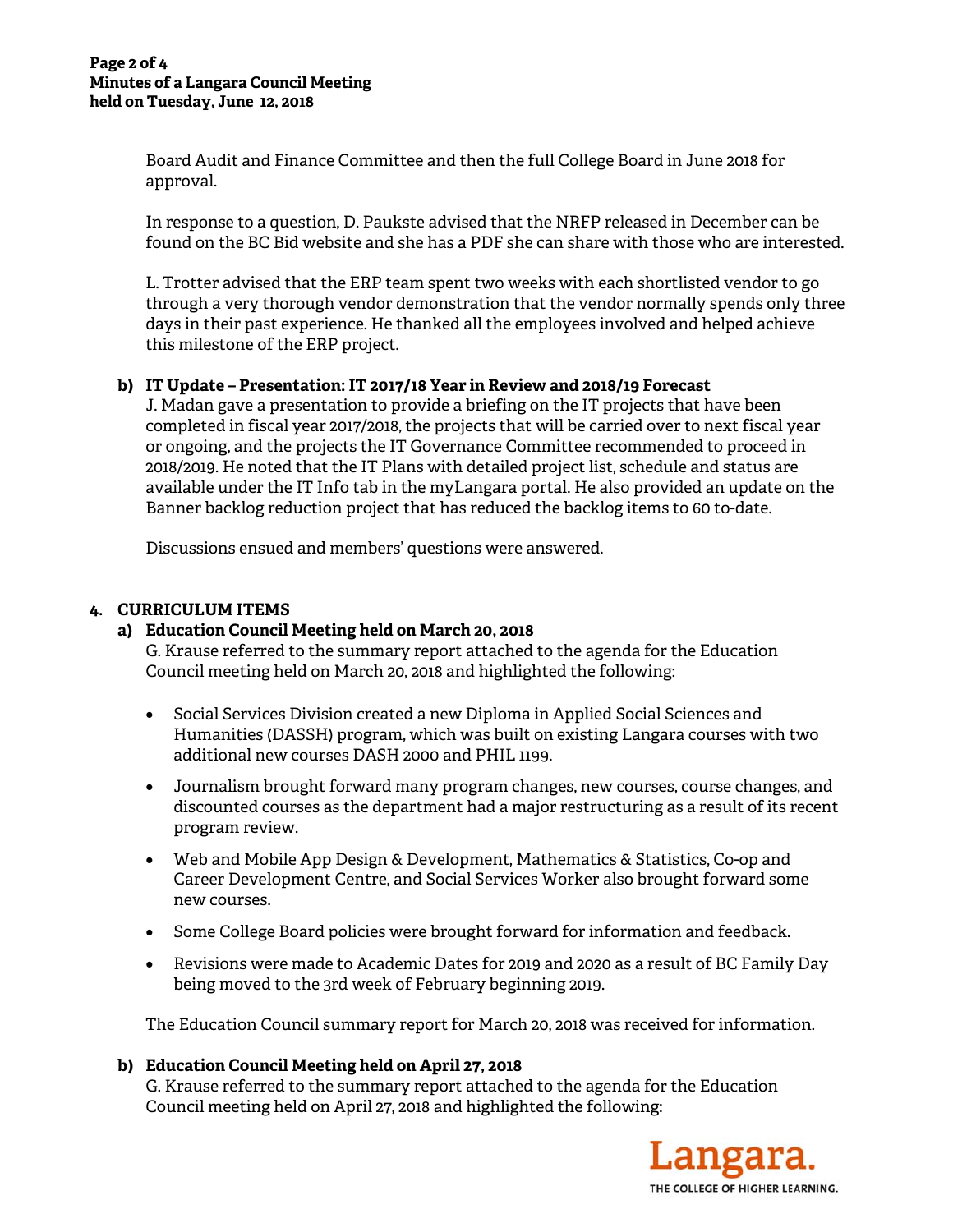#### **Page 3 of 4 Minutes of a Langara Council Meeting held on Tuesday, June 12, 2018**

- Two new program proposals were brought forward Bachelor of Science in Bioinformatics and Post Degree Diploma in Data Analytics. G. Krause noted that, while the Education Council has approved the Bachelor of Science in Bioinformatics program, the College cannot offer this program until it went through the process required by the Ministry's Degree Quality Assessment Board (DQAB) and received DQAB's approval.
- Bioinformatics created sixteen new courses.
- Asian Studies made changes (mostly adding learning outcomes and/or tweaking course descriptions) to nineteen of its courses as a result of its program review.

The Education Council summary report for April 27, 2018 was received for information.

### **c) Education Council Meeting held on May 22, 2018**

G. Krause referred to the summary report attached to the agenda for the Education Council meeting held on May 22, 2018 and highlighted the following:

- Four new Mathematics & Statistics courses and three new Computer Science & Information Systems courses were created for the new Post Degree Diploma in Data Analytics program.
- Continuing Studies discontinued a few programs and created a new Balance System of Acupuncture Certificate program.

The Education Council summary report for May 22, 2018 was received for information.

## **5. FOR DISCUSSION**

## **a) Langara Council Membership**

L. Trotter advised that the Langara Council membership requires a review as the longstanding Education Council Chair G. Krause has stepped down as a Division Chair and, as a result, no longer a member of the Langara Council while the Education Council Chair has been bringing curriculum updates to the Langara Council. Also concerning the increased size of the Langara Council as a result of the new academic structure, L. Trotter recommended that the Langara Council take this opportunity to review its membership.

E. Clarke, S. McLean, and C. Munro agreed to strike a subcommittee to discuss and bring forward a proposal to the next Langara Council meeting.

## **ACTION: E. Clarke, S. McLean, and C. Munro**

### **6. FOR INFORMATION**

## **a) 2017-18 Accountability Plan and Report**

A. Patel thanked L. Xiong, Institutional Research team, Communications and Marketing team, and all those who contributed the data for working together to produce this annual report. He advised that the report will next be presented to the upcoming College Board meeting for approval.